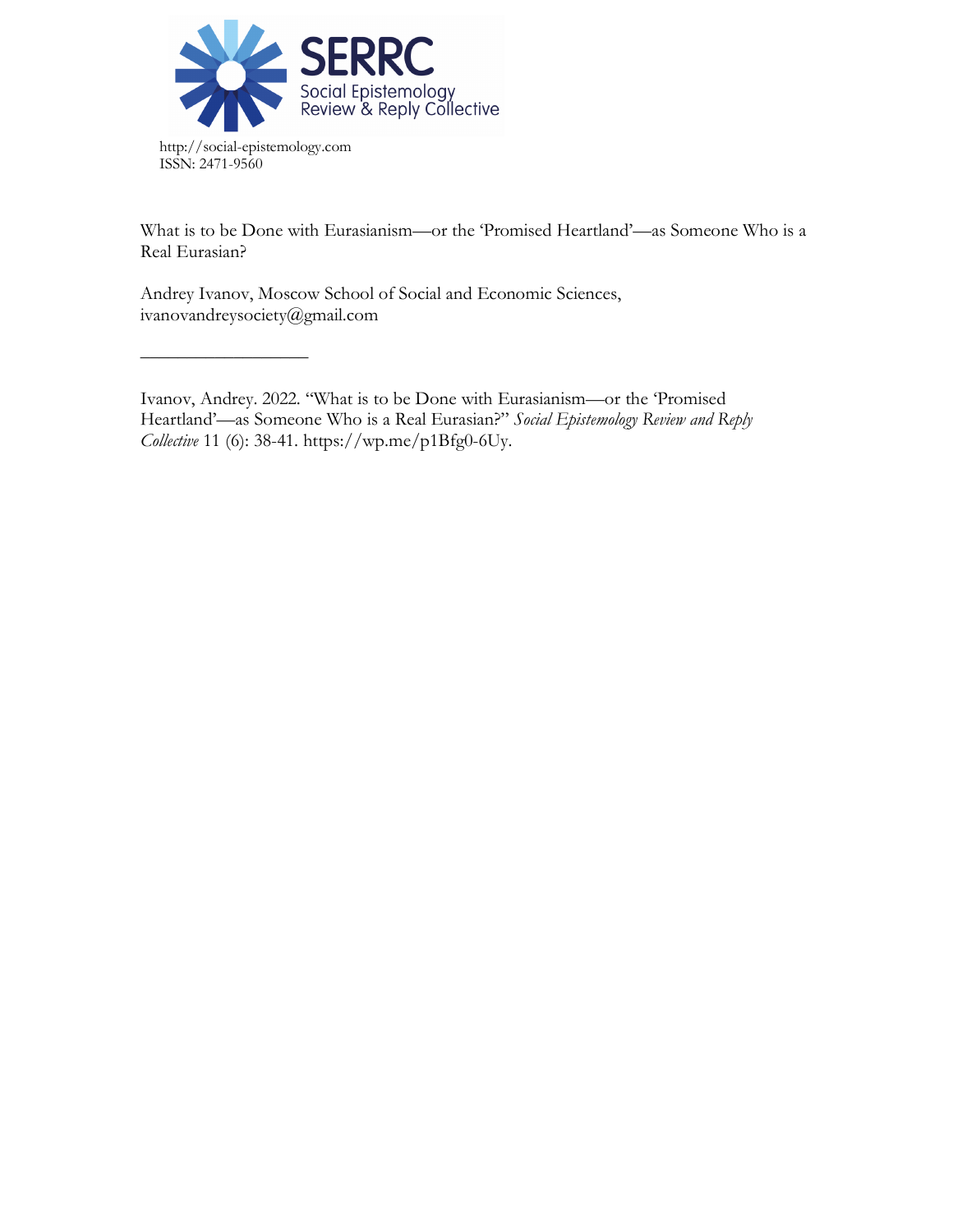

The problem with 'Eurasianism' as an idea in Russia (Fuller 2022) boils down both to the words 'Euro' and 'Asia' and to their ordering. Do Russians actually identify themselves as a part of Europe or Asia? Do they have any ideology? 'Ideology' is a bad word they say after the collapse of Soviet Union. 'Eurasianism' is a separate ideology between Europe and Asia abandoned by the classical thinkers on the topic but revived as Aleksandr Dugin's (2014) personal project. It's the same issue intensified with Russia placed by globalization in middle of diverse cultures and religions. Although Russian politics implies balancing policy with structural ethnocentrism, the resulting perspective is 'glocalization' as a way out of accumulated contradictions.

### **Eurasianism**

'Eurasianism' exists nowadays only in highly abstract marginal circles of Russia. The contemporary discourse about the immersive project between Europe and Asia was epitomized by Dugin's intellectual adventurism and the unintended influence of US-based Russian streamer, Anatoly Mitzengendler.1 Dugin's 'neo-Eurasianism' deals with sophisticated 'orientalism' and reverts to hybridity and conspiracy theories, the essence of which is ethnocentrism (Umland 2017). This is true even among the populist democratic opposition seemingly far from such ideas (Laruelle 2014). Meanwhile, the core founders of classical 'Eurasianism' in a scientific manner in the early  $20<sup>th</sup>$  century—S. Trubetskoy, P. Savitskii, and P. Suvchinskiy—were immigrants from the intelligentsia who wanted a kind of rebranding because of their ideology after the 1917 Bolshevik revolution.

The most interesting part is that Trubetskoy even supported the radical left movement on behalf of separation from 'rational' Europe. Therefore, the only element that somehow unites classic and neo idea of Eurasianism is Anti-Westernism. Afterwards, the main key figure Trubetskoy regretted his own project due to political speculations. For the current Russia, is defensive policy management for justification with raw materials, which is only a benefit in the post-truth politics (Fuller 2018)—but there is always a negative effect. The Mongol Empire, the Russian Empire, and the Soviet Union are great authoritarian narratives in the imperialistic sense. This sort of sequence does not bode well for the soft power influence of international relations. Now, there is a ressentiment-ish attempt to revive a ghost idea about 'Eurasianism' in the context of an identity crisis, where Russia is a very huge country in any terms.

It is a very personal story in this regard. I was born in regional capital city Yakutsk of Sakha Yakutia Republic of Russia, Far East, hard-mode of Siberia. Historically the Russian Orthodoxy caused the impact of Russian language as part of the sixteenth century expeditions to the Far East. I am native Russian speaker. I spoke the Sakha language only in the family. Nevertheless, when I grew up, Sakha people found me more rather Russian-ish than Sakha. In the Sakha language, it is called "Nuuccha" in slightly pejorative sense that means a "Russian"; and there is even a movie about 'post-colonialism' with the name of

 <sup>1</sup> Anatoly Mitzengendler aka 'UeberMarginal' lives in the US but streams in Russian. He has several degrees in philosophy/social sciences and promotes eco-fascism.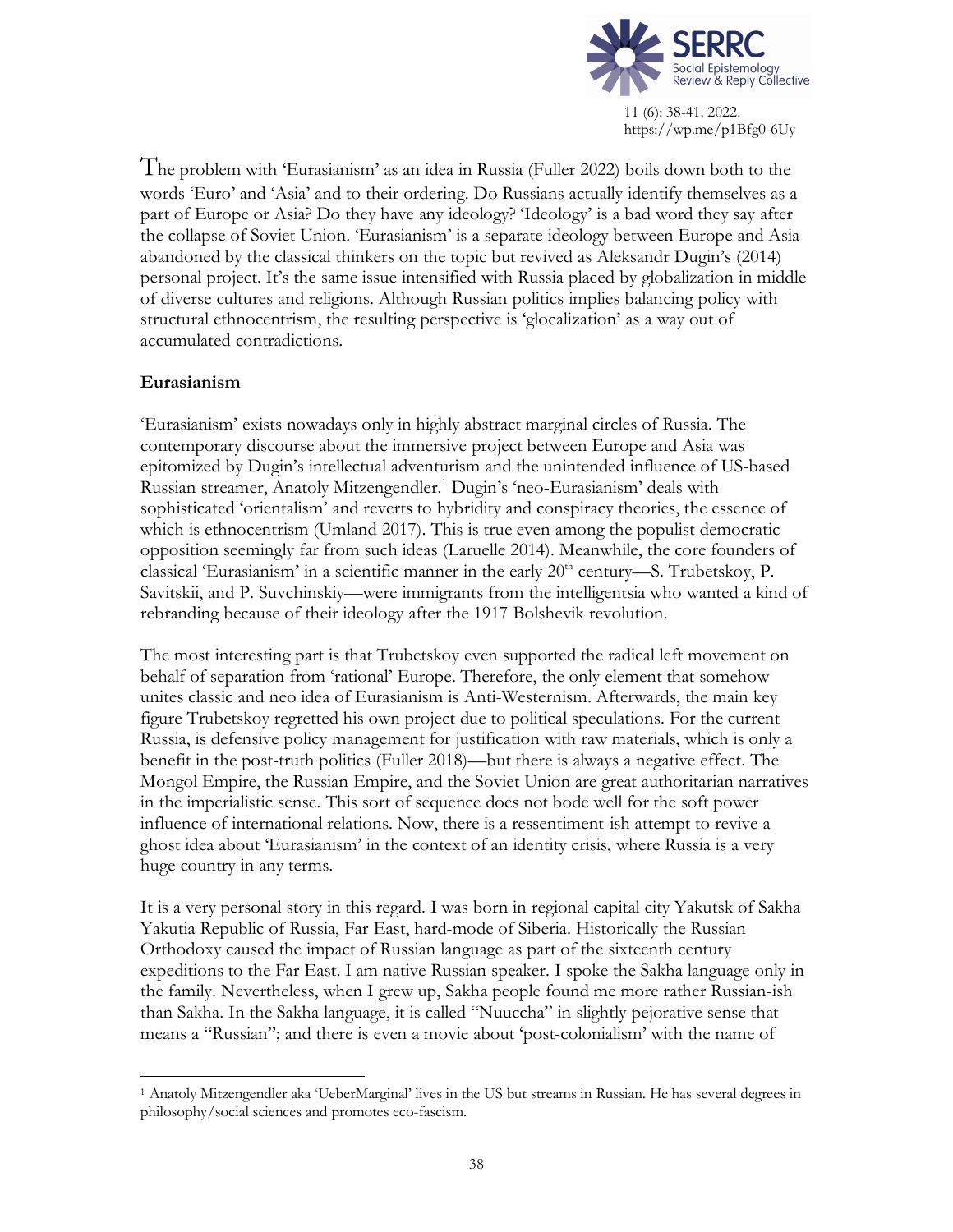"Nuuccha" (Gray 2021). The attitude gets worse if is applied to Sakha people by Sakha people, presumably that you have to know the language and the culture and so forth. Russians themselves found me too 'progressive' or too exotic as a foreigner. Therefore, it seems like I am neither Russian nor Sakha—and this is a striking ambiguity among 'progressive' people for any post-soviet regions and countries. Some of Russians, particularly from Moscow, do not even know where Yakutia is. Foreigners consider me as a hybrid Russian-Turkic-Asian-European mixture that is quite bizarre and idiosyncratic. The identity layer gets even more complicated with my philosophical-sociological background and way of thinking, since by the age of sixteen I had already read Kant and Nietzsche. At this moment, Stoicism to some degree is an interesting slice of method for self-therapy.

It is better to distinguish further questions such as (1) ethnicity, (2) geography, and (3) race into three following parts. These questions and issues intertwine with one another due to their complexity.

# **(1) Regarding Ethnicity**

Once my professor of anthropology asked me in public where I came from. I was so embarrassed to tell where I came from that I just ignored the question. Back then, I did not know the answer only an intuitive rejection. Now, I can tell you exactly why. The first reason is that historically Sakha involves a traditional archaic way of living, including mainly cattle raising, that is far from 'progressive' values—however these are interpreted. The tension arises from lack of continuity. Very roughly speaking, you used to be herding reindeer and now you are reading contemporary philosophers and scientists. Is that not too fast for adaptation? This sort of issue arises in many areas in contemporary Russia in the wake of the Soviet era.

The second reason is that from the mid-seventeenth century to the mid-twentieth century, anti-establishment figures were repressed by deporting them to 'Siberia' (Yakutia), e.g. N. Chernyshevsky, W. Sieroszewski, A. Bestuzhev, S. Ordzhonikidze, and many others. In the Russian language, "katorga" and "ssylka" signify a form of banishment and punishment. Yet, it only takes a close look to see that the Sakha were already living in such an environment. Meanwhile, the authorities considered the Siberia as coercion settlement. Is it advantage or disadvantage? There are many interpretations, for example James Scott's (2017) anarchistic counter-narrative of how nomadic peoples became settled. Ultimately, they are not convincing.

## **(2) Regarding Geography**

Sakha Yakutia is a terra incognita with rich natural resources and virgin mysteries. It is pretty odd and surreal, but Dante Alighieri could represent my personal environmental concern about Yakutia in this inquiry. Dante, following Aristotle, described the nine circles of Inferno, and the last circle was dedicated to betrayals. It consisted of a frozen lake that is very comparable with permafrost condition in Yakutia. And so, from the Russian Empire to the Soviet Union, political leaders deported those "betrayers" to permafrost, i.e., the frozen lake "Cocytus". The permafrost is a prison without bars. Escape attempts are a certain death because of the isolation, the vast territory, and the cold. Dante depicted the last circle of Inferno as if in anticipation of the modern version of Yakutia. The sharp continental climate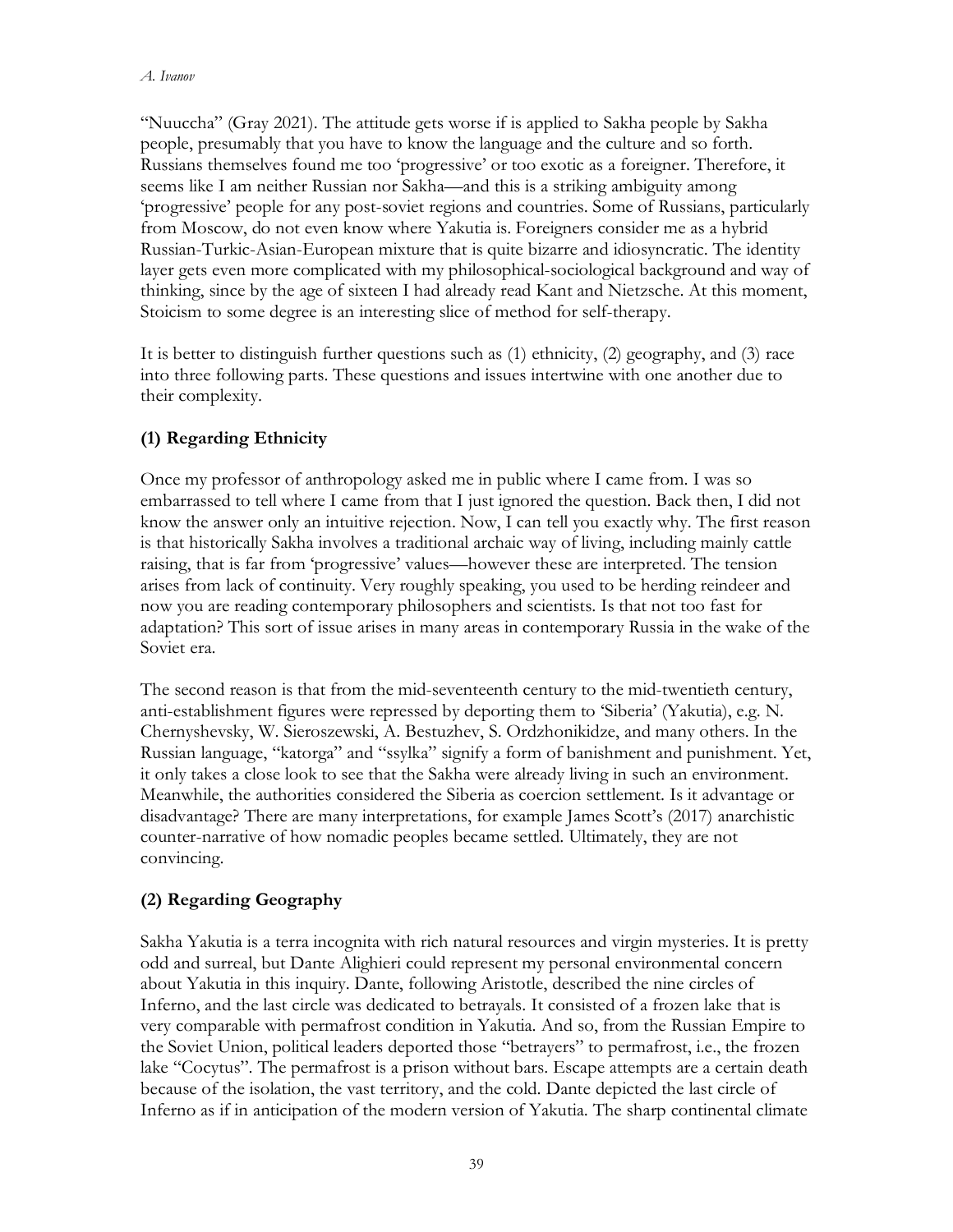

is not an entertainment but the incarnation of Dante's Inferno. The ecological effect of climate change influences in the Yakutian region (Czerniawska and Chlachula 2020; Doloisio and Vanderlinden 2020).

In 2021, the coldest inhabited region on Earth was burning the whole summer in an apocalyptic way by "wildfires" (Troianovski 2021). In this mythological vein, during the winter, you cannot properly breathe due to freezing cold air by permafrost and during the summer, you cannot managing to breathe due to the noxious smog caused by wildfires. One might ask for what reason people could choose to live in such an extreme sharp continental subarctic climate? One hypothesis is that the ancestors of the Sakha in thirteenth century migrated from southern Lake Baikal (current Irkutsk oblast and Republic of Buryatia) to the eastern basins of the middle Lena, the Aldan, and Vilyuy (current Republic of Yakutia) due to bloody violence of the rising Mongols.

## **(3) Regarding Race**

The Russia Federation is indeed between Europe and Asia. To put it more in geopolitical congruence, it is between West and East. Is there any of Halford Mackinder's promised 'Heartland' in this regard?<sup>2</sup> Rising intricacy and instability in the "defense balancing politics" (Tsygankov 2012, 2) continue to disintegrate itself from the rest of the world. Setting aside Europe, Asia is a study in contrast. On the one side, there are 'developed' countries Japan, South Korea, China and so on. On the other side, there are countries from Central Asia, for example Kyrgyzstan, Tajikistan, Turkmenistan, and Uzbekistan.

People from Central Asia have been immigrating to Russia for mainly unskilled labour, resulting in negative stereotypes. Therefore, if you are an Asian person from Russia there is no middle status, you are either a "wealthy" foreigner or a "citizen from central Asia". However, the problem is I do not represent either of the separations. The diverse Asian nation-ethnic people from both sides are often being confused themselves because I do not seem to be part of them. Asia is very versatile—and that is an issue for further exploration in a prospective agenda. The crucial phenomenon is not ubiquitous racism but social homogeneity and heterogeneity (Belamghari 2020, 7). Homogeneous groups communicating with each other—but what about the rest that do not belong to one or the other?

This ideological flatness is embedded with many cultural, religious, and social factors that require rough balancing policy management. There are two main ways to cope with this massive tension. The first—and short-term—is the fruitful rebranding of 'Eurasia' as a cornerstone for future development into a diverse 'union' which could be implemented within decentralized way to foster economic and cultural capital growth. The second—and long-term—is to accept the blurring of boundaries and adaptation as part of a fragmented identity management, that is, "process of becoming rather than being" (Belamghari 2020, 1). The crisis in identity is a worldwide trend caused by globalization. The application of the concept of being to identity is itself an atavism of modernity. Constructing identity as being

 <sup>2</sup> Halford Mackinder (1861-1947) first proposed the idea of the Eurasian 'heartland' as the 'pivot' in geopolitics in a paper delivered to the Royal Geographical Society in London in 1904.